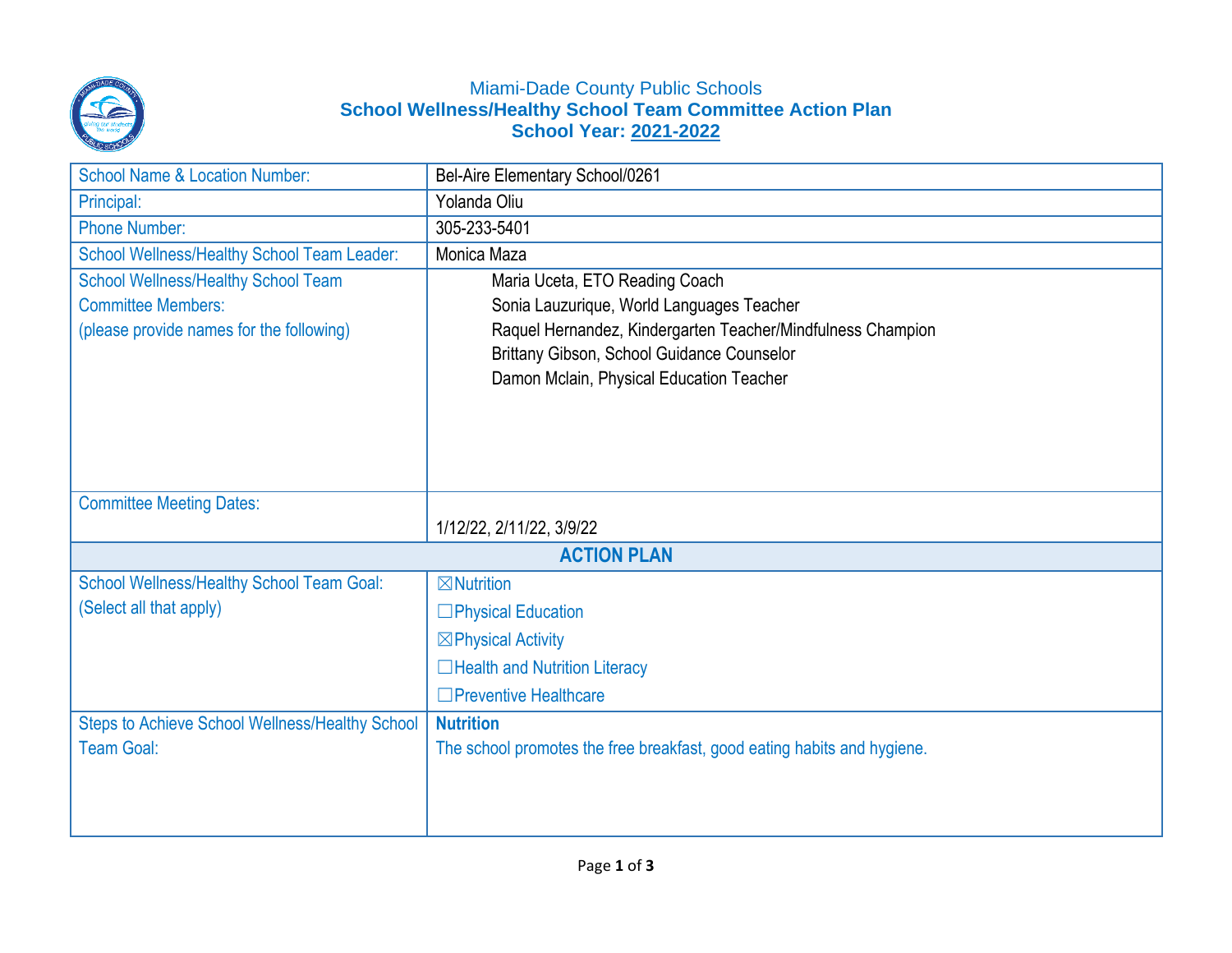|                              | <b>Physical Education</b>                                                                                       |
|------------------------------|-----------------------------------------------------------------------------------------------------------------|
|                              | The school will complete the Fitnessgram Testing.                                                               |
|                              |                                                                                                                 |
|                              |                                                                                                                 |
|                              |                                                                                                                 |
|                              |                                                                                                                 |
|                              | <b>Physical Activity</b>                                                                                        |
|                              | Several teachers utilize their recess time for meditation and/or yoga exercises for students to focus on        |
|                              | mindfulness activities.                                                                                         |
|                              |                                                                                                                 |
|                              |                                                                                                                 |
|                              | <b>Health and Nutrition Literacy</b>                                                                            |
|                              | The school currently partners with the University of Florida Nutrition program where Pre-Kindergarten           |
|                              | through 2 <sup>nd</sup> grade students participate in sessions about the importance of physical and nutritional |
|                              | wellness. The school is also seeking STEAM designation this year and supports a Garden/Horticulture             |
|                              | club at the school.                                                                                             |
|                              |                                                                                                                 |
|                              |                                                                                                                 |
|                              | <b>Preventive Healthcare</b>                                                                                    |
|                              | *Mindfulness Champion at the school site.                                                                       |
|                              | *Wellway Wellness Program                                                                                       |
|                              | *Distribution of district-wide health benefits plans to faculty and staff.                                      |
|                              |                                                                                                                 |
|                              |                                                                                                                 |
|                              |                                                                                                                 |
| <b>Community Engagement:</b> | *Increase business partnerships for the school to support school wellness.                                      |
|                              |                                                                                                                 |
|                              |                                                                                                                 |
|                              |                                                                                                                 |
|                              |                                                                                                                 |